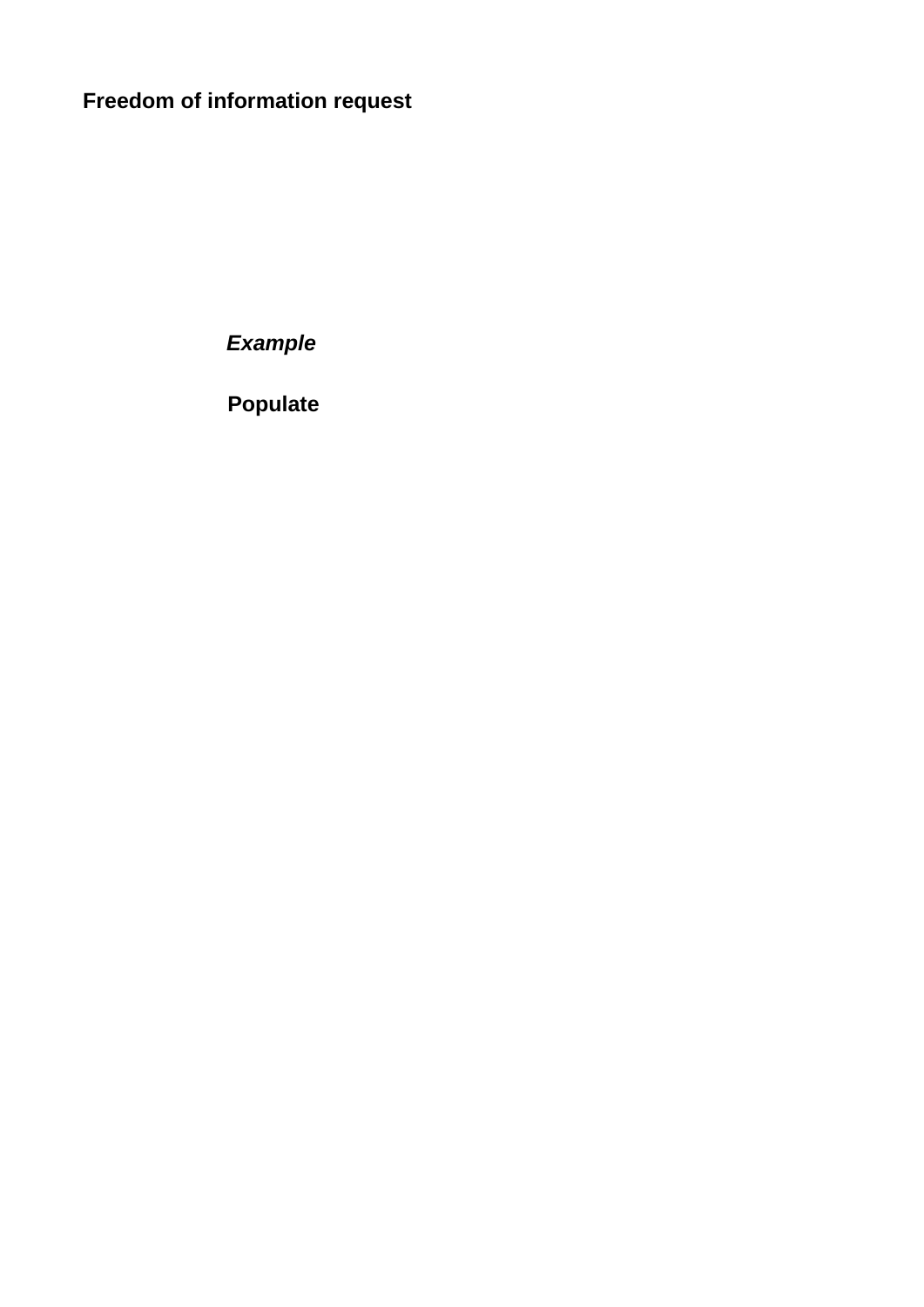| <b>Site Location (Hospital Name)</b>           | <b>Manufacturer Name</b> |
|------------------------------------------------|--------------------------|
| <b>Milton Keynes University Hospital</b>       |                          |
| (Freeform)                                     | (Freeform)               |
| <b>The Royal Liverpool University Hospital</b> | <b>GE Healthcare</b>     |
| <b>MKUHospital OPU1</b>                        | <b>GE</b>                |
| OPU <sub>2</sub>                               | <b>GE</b>                |
| OPU <sub>3</sub>                               | <b>GE</b>                |
| <b>PMB</b>                                     | <b>GE</b>                |
| OPU <sub>5</sub>                               | <b>GE</b>                |
| OPU4                                           | Toshiba                  |
| MU1                                            | Toshiba                  |
| MU <sub>2</sub>                                | Toshiba                  |
| MU3                                            | <b>GE</b>                |
| MU4                                            | Toshiba                  |
| <b>EPAU</b>                                    | Toshiba                  |
| BSU <sub>1</sub>                               | <b>GE</b>                |
| BSU <sub>2</sub>                               | <b>GE</b>                |
| Interventional                                 | <b>GE</b>                |
| Interventional                                 | <b>GE</b>                |
| <b>ADAU</b>                                    | <b>GE</b>                |
| Labour Ward                                    | <b>GE</b>                |
| <b>NNU</b>                                     | <b>GE</b>                |
| <b>DOCC</b>                                    | <b>Philips</b>           |
| <b>DOCC</b>                                    | Sonosite                 |
| A/E                                            | <b>GE</b>                |
| Cardiology                                     | <b>Philips</b>           |
| Cardiology                                     | <b>Philips</b>           |
| Cardiology                                     | Toshiba                  |
| Cardiology                                     | <b>Philips</b>           |
| Cardiology                                     | <b>Philips</b>           |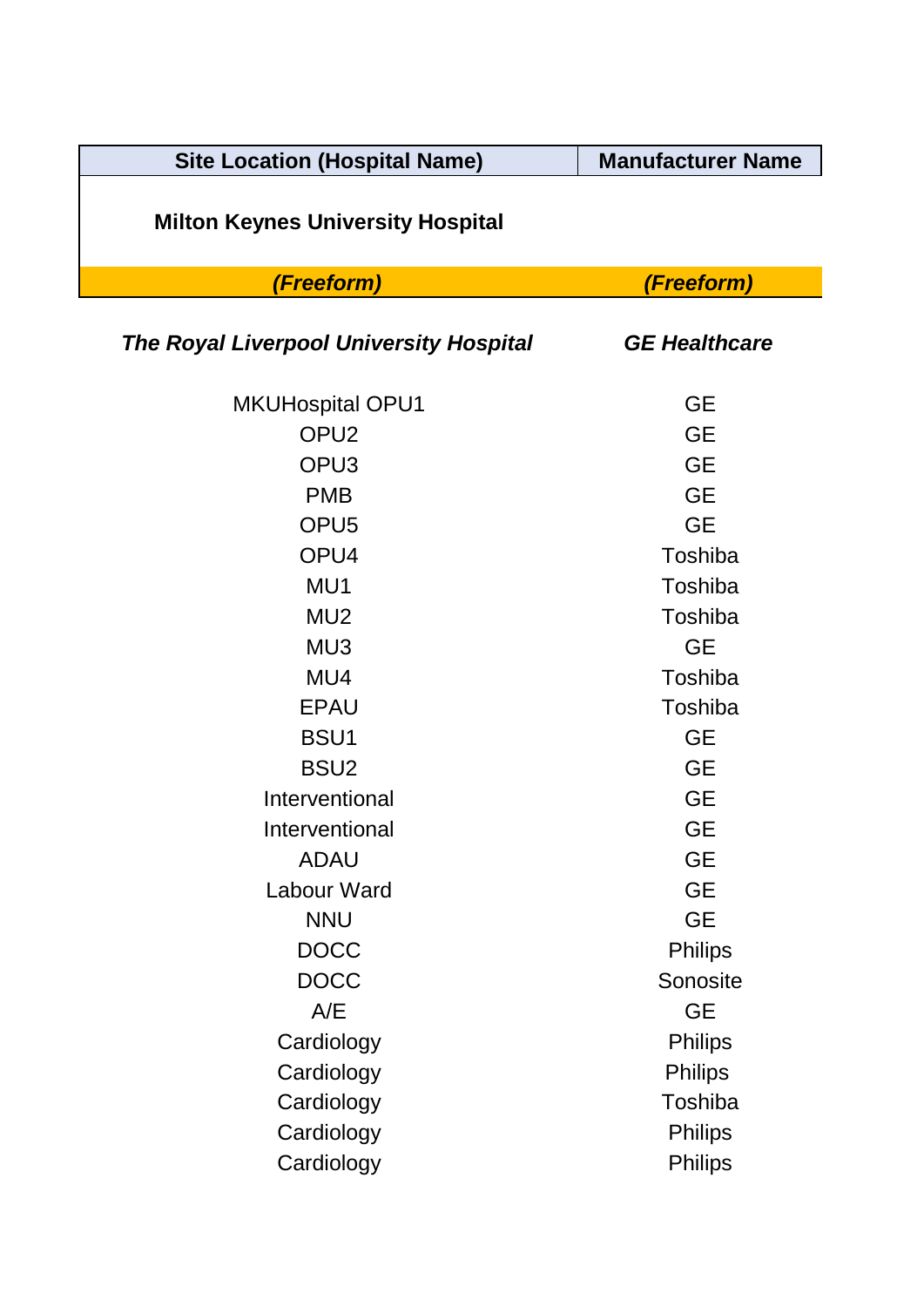| <b>Model Name</b> | <b>Purchased/Leased/MES</b> | Age of equipment |
|-------------------|-----------------------------|------------------|
|-------------------|-----------------------------|------------------|

## *Years*

| (Freeform)<br>(Dropdown menu) |                  | (Dropdown menu) |
|-------------------------------|------------------|-----------------|
| <b>Proteus</b>                | <b>Purchased</b> | 6               |
| E <sub>10</sub>               | Purchased        | 3               |
| E <sub>10</sub>               | Purchased        | $\overline{4}$  |
| E <sub>10</sub>               | Purchased        | $\overline{2}$  |
| E <sub>10</sub>               | Purchased        | $\overline{2}$  |
| E <sub>10</sub>               | Purchased        | 1               |
| 500                           | Purchased        | 6               |
| 500                           | Purchased        | 6               |
| 500                           | Purchased        | 6               |
| E <sub>9</sub>                | Purchased        | 4               |
| 500                           | Purchased        | 6               |
| 500                           | Purchased        | 6               |
| E <sub>9</sub>                | Purchased        | 5               |
| E <sub>9</sub>                | Purchased        | 5               |
| E <sub>9</sub>                | Purchased        | 4               |
| Logic S8                      | Purchased        | 1               |
| S <sub>8</sub>                | Purchased        | $\overline{2}$  |
| Sonosite edge                 | Purchased        | $\overline{2}$  |
| Vivid E9                      | Purchased        | $\overline{2}$  |
| Spark                         | Purchased        |                 |
| <b>Micromaxx</b>              | Purchased        |                 |
| Venue                         | Purchased        | 1               |
| Epiq7c                        | Purchased        | 1               |
| <b>IE33</b>                   | Purchased        | 5               |
| istyle                        | Purchased        | 5               |
| <b>CX50</b>                   | Purchased        | $\overline{7}$  |
| <b>CX50</b>                   | Leased           |                 |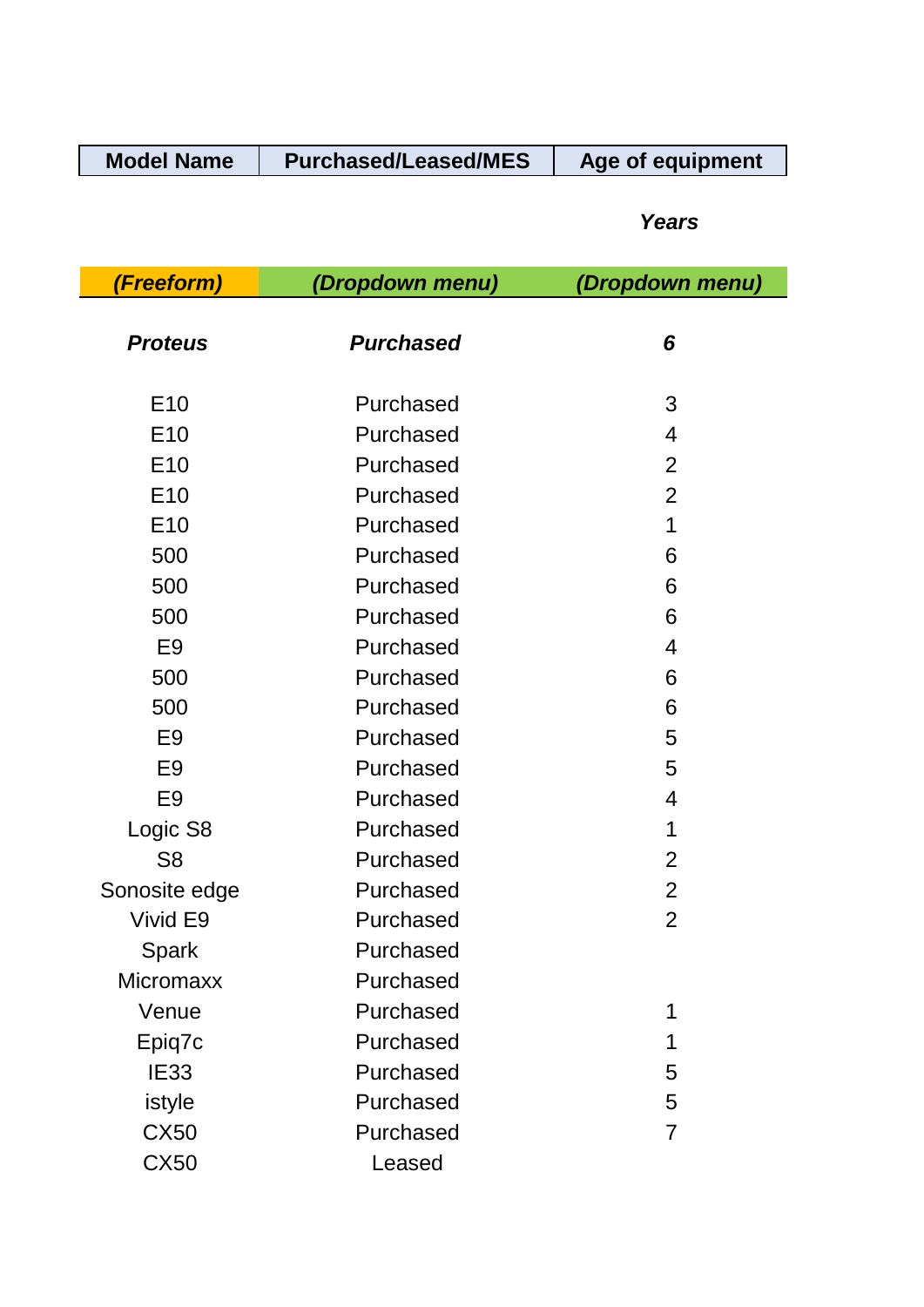| <b>Current Service Provider</b> |                 |  |
|---------------------------------|-----------------|--|
|                                 | <b>End date</b> |  |
| <b>Name</b>                     |                 |  |
| (Freeform)                      | (Dropdown menu) |  |
| <b>GE Healthcare</b>            | <b>Mar-19</b>   |  |
| <b>EBME Draeger</b>             |                 |  |
| <b>EBME DRaeger</b>             |                 |  |
| <b>EBME DRaeger</b>             |                 |  |
| <b>EBME Draeger</b>             |                 |  |
| <b>EBME Draeger</b>             |                 |  |
| <b>EBME Draeger</b>             |                 |  |
| <b>EBME Draeger</b>             |                 |  |
| <b>EBME Draeger</b>             |                 |  |
| <b>EBME Draeger</b>             |                 |  |
| <b>EBME Draeger</b>             |                 |  |
| <b>EBME Draeger</b>             |                 |  |
| <b>EBME Draeger</b>             |                 |  |
| <b>EBME Draeger</b>             |                 |  |
| <b>EBME Draeger</b>             |                 |  |
| EBME Draeger                    |                 |  |
| <b>EBME Draeger</b>             |                 |  |
| <b>EBME Draeger</b>             |                 |  |
| <b>EBME Draeger</b>             |                 |  |
| <b>EBME Draeger</b>             |                 |  |
| <b>EBME Draeger</b>             |                 |  |
| <b>EBME Draeger</b>             |                 |  |
| <b>EBME Draeger</b>             |                 |  |
| <b>EBME Draeger</b>             |                 |  |
| <b>EBME Draeger</b>             |                 |  |
| <b>EBME Draeger</b>             |                 |  |
| <b>EBME Draeger</b>             |                 |  |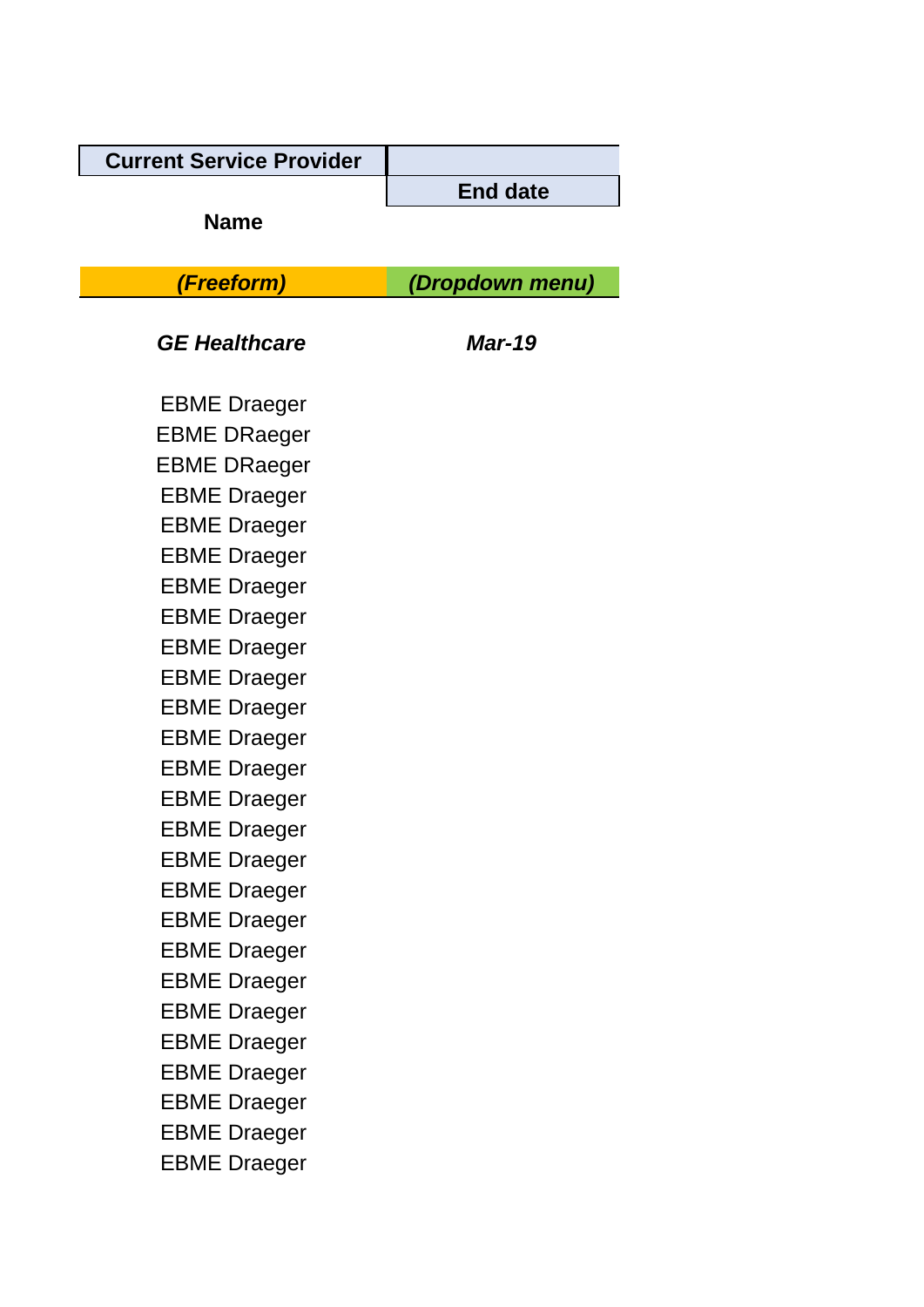| <b>Current Service Contract</b> |                            |                     |  |
|---------------------------------|----------------------------|---------------------|--|
| <b>Preventative Maintenance</b> | <b>Fully Comprehensive</b> | <b>Service Cost</b> |  |
| Yes or No                       | <b>Yes or No</b>           | £ Per Annum         |  |
| (Dropdown menu)                 | (Dropdown menu)            | <i>(Freeform)</i>   |  |
| No                              | <b>Yes</b>                 | 4,500               |  |